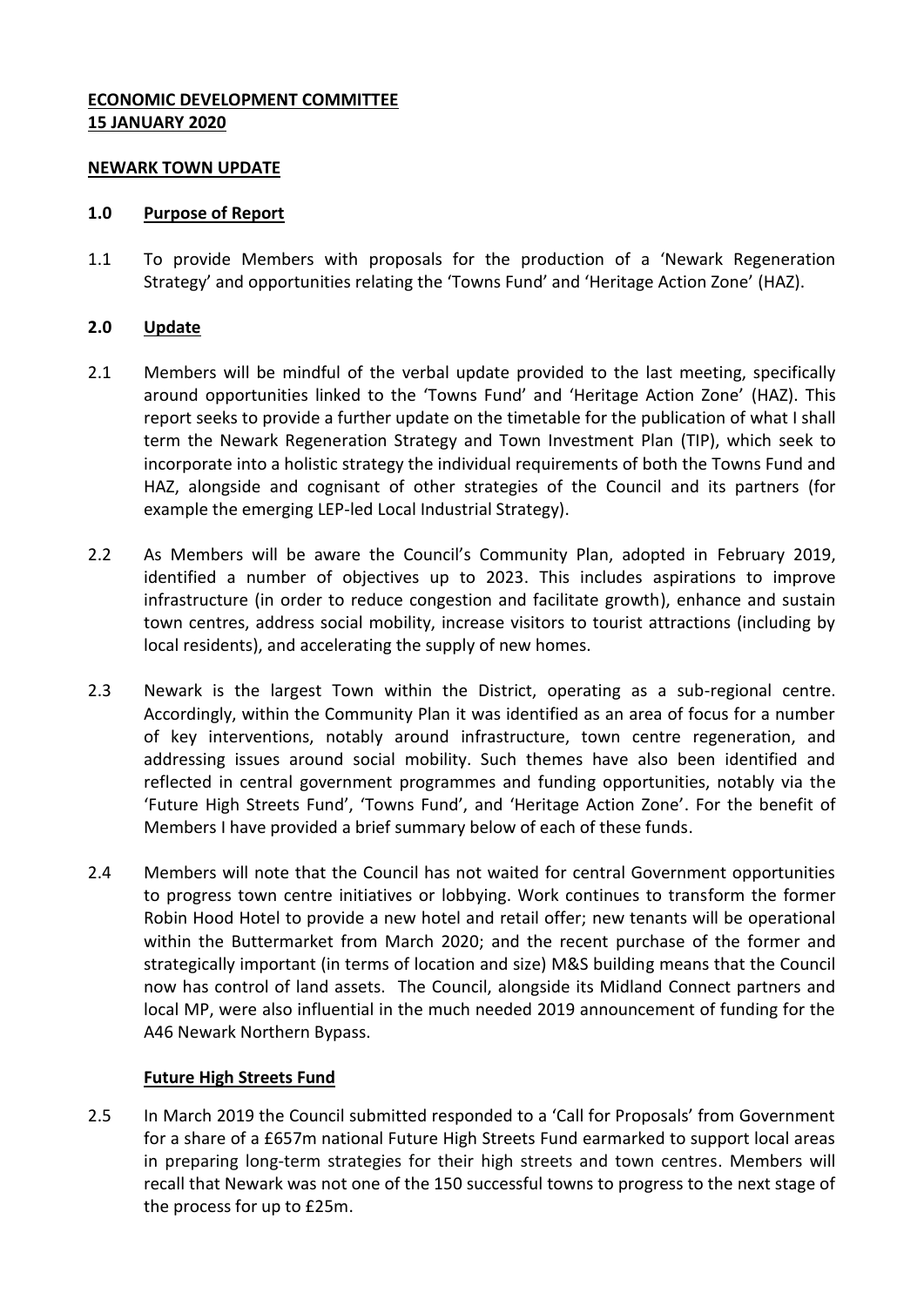# **High Street Heritage Action Zone (HAZ)**

- 2.6 In May 2019 Historic England announced a high street HAZ fund of £95 million available nationally (grant to be match funded from the local authority and private sector) aimed at finding ways to revive and unlock the potential of historic high streets. The provision of a HAZ has already been successful in a number of places throughout the UK.
- 2.7 In September 2019 Historic England announced that Newark was one of 69 town centres nationally (and one of 13 in the midlands, including Leicester, Grantham, and Lincoln) to have been successful in its Expression of Interest (EoI). A further round of evidence was submitted in December 2019, with a final view on HAZ designation expected March 2020. The proposed Newark HAZ seeks to focus on the following areas, utilising £250,000 of HAZ grant, match funded on an even split by the Council and private sector (including the appointment of a full-time HAZ Officer for a 4 year fixed-term):
	- Funding of condition surveys and feasibility studies for key heritage at risk buildings within the HAZ. This will inform any negotiations or enforcement considerations with landowners and prospective new occupiers or operators.
	- Production of a shop front and upper floors development guide. This will provide examples for repurposing, including costed solutions to demonstrate affordability
	- Public realm and way-finding: To focus on connecting and removing barriers/unwelcome desire lines between the different parts of the town centre, notably connecting the Potterdyke areas (at Beaumond Cross and Martindale Lane) with the remainder of the town. This strategy will feed into wider wayfinding, linked to legibility and movements for the town in its widest sense (e.g. connecting the rail stations, tourist offers, car parks, etc).
	- Exploring local business rate regime and potential 'incentives' to bring into use and/or repurpose heritage buildings.
	- Production of Landlord and Tenant Advice for leases. Issues surrounding lease and repair terms are often raised. Some guidance will be produced which seeks to strike a balance for all parties, including positives and pitfalls to be mindful of when (re)negotiating.

# **Towns Fund**

1 1

- 2.8 In September 2019 the Government announced the £3.6bn Towns Fund, which invited 100 pre-selected Towns (Newark being one of them) to work with Government to develop plans for their area which focus on economic growth, regeneration, improved transport, better broadband connectivity, skills and culture. Grant of up to £25m is available to support such plans. The Towns Fund is focussed on an area much wider than the town centre, albeit the success and vibrancy of the town centre is clearly important to the overall success and vibrancy of Newark itself.
- 2.9 The milestones and timetable associated with the Towns Fund were published prior to last month's General Election via the Towns Fund Prospectus<sup>1</sup>. There are broadly three current pre-requisites to developing plans and accessing funding – the submission of a 'readiness checklist' (submitted last month), the formulation (or amalgamation of existing) of a 'Town

[https://assets.publishing.service.gov.uk/government/uploads/system/uploads/attachment\\_data/file/843843/20191031\\_To](https://assets.publishing.service.gov.uk/government/uploads/system/uploads/attachment_data/file/843843/20191031_Towns_Fund_prospectus.pdf) wns Fund prospectus.pdf